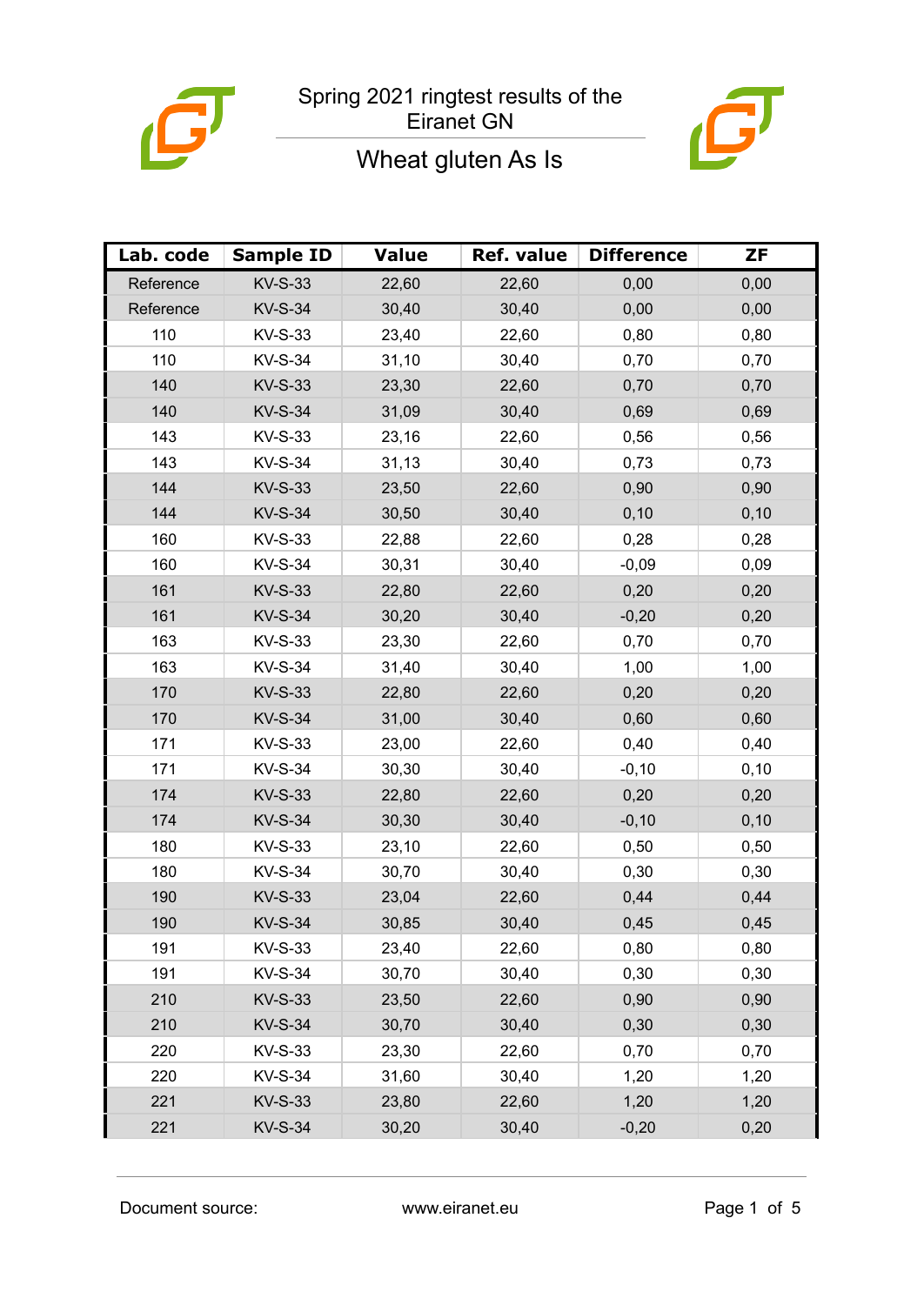

#### Spring 2021 ringtest results of the Eiranet GN



## Wheat gluten As Is

| 222 | <b>KV-S-33</b> | 23,30 | 22,60 | 0,70  | 0,70  |
|-----|----------------|-------|-------|-------|-------|
| 222 | <b>KV-S-34</b> | 30,60 | 30,40 | 0,20  | 0,20  |
| 230 | <b>KV-S-33</b> | 23,40 | 22,60 | 0,80  | 0,80  |
| 230 | <b>KV-S-34</b> | 31,00 | 30,40 | 0,60  | 0,60  |
| 251 | KV-S-33        | 24,55 | 22,60 | 1,95  | 1,95  |
| 251 | <b>KV-S-34</b> | 31,20 | 30,40 | 0,80  | 0,80  |
| 253 | <b>KV-S-33</b> | 24,46 | 22,60 | 1,86  | 1,86  |
| 253 | <b>KV-S-34</b> | 31,01 | 30,40 | 0,61  | 0,61  |
| 254 | <b>KV-S-33</b> | 24,39 | 22,60 | 1,79  | 1,79  |
| 254 | <b>KV-S-34</b> | 31,40 | 30,40 | 1,00  | 1,00  |
| 255 | <b>KV-S-33</b> | 23,70 | 22,60 | 1,10  | 1,10  |
| 255 | <b>KV-S-34</b> | 31,00 | 30,40 | 0,60  | 0,60  |
| 256 | KV-S-33        | 25,30 | 22,60 | 2,70  | 2,70  |
| 256 | <b>KV-S-34</b> | 31,55 | 30,40 | 1,15  | 1,15  |
| 257 | <b>KV-S-33</b> | 24,80 | 22,60 | 2,20  | 2,20  |
| 257 | <b>KV-S-34</b> | 31,90 | 30,40 | 1,50  | 1,50  |
| 258 | <b>KV-S-33</b> | 23,60 | 22,60 | 1,00  | 1,00  |
| 258 | <b>KV-S-34</b> | 30,70 | 30,40 | 0,30  | 0,30  |
| 261 | <b>KV-S-33</b> | 23,45 | 22,60 | 0,85  | 0,85  |
| 261 | <b>KV-S-34</b> | 30,66 | 30,40 | 0,26  | 0,26  |
| 270 | <b>KV-S-33</b> | 23,20 | 22,60 | 0,60  | 0,60  |
| 270 | <b>KV-S-34</b> | 30,8  | 30,40 | 0,40  | 0,40  |
| 271 | <b>KV-S-33</b> | 23,00 | 22,60 | 0,40  | 0,40  |
| 271 | <b>KV-S-34</b> | 30,50 | 30,40 | 0, 10 | 0, 10 |
| 272 | KV-S-33        | 23,50 | 22,60 | 0,90  | 0,90  |
| 272 | <b>KV-S-34</b> | 30,90 | 30,40 | 0,50  | 0,50  |
| 274 | <b>KV-S-33</b> | 23,37 | 22,60 | 0,77  | 0,77  |
| 274 | <b>KV-S-34</b> | 30,52 | 30,40 | 0,12  | 0,12  |
| 280 | <b>KV-S-33</b> | 23,70 | 22,60 | 1,10  | 1,10  |
| 280 | <b>KV-S-34</b> | 31,80 | 30,40 | 1,40  | 1,40  |
| 282 | <b>KV-S-33</b> | 23,30 | 22,60 | 0,70  | 0,70  |
| 282 | <b>KV-S-34</b> | 30,80 | 30,40 | 0,40  | 0,40  |
| 283 | KV-S-33        | 24,00 | 22,60 | 1,40  | 1,40  |
| 283 | <b>KV-S-34</b> | 31,30 | 30,40 | 0,90  | 0,90  |
| 284 | <b>KV-S-33</b> | 23,20 | 22,60 | 0,60  | 0,60  |
| 284 | <b>KV-S-34</b> | 30,70 | 30,40 | 0,30  | 0,30  |
|     |                |       |       |       |       |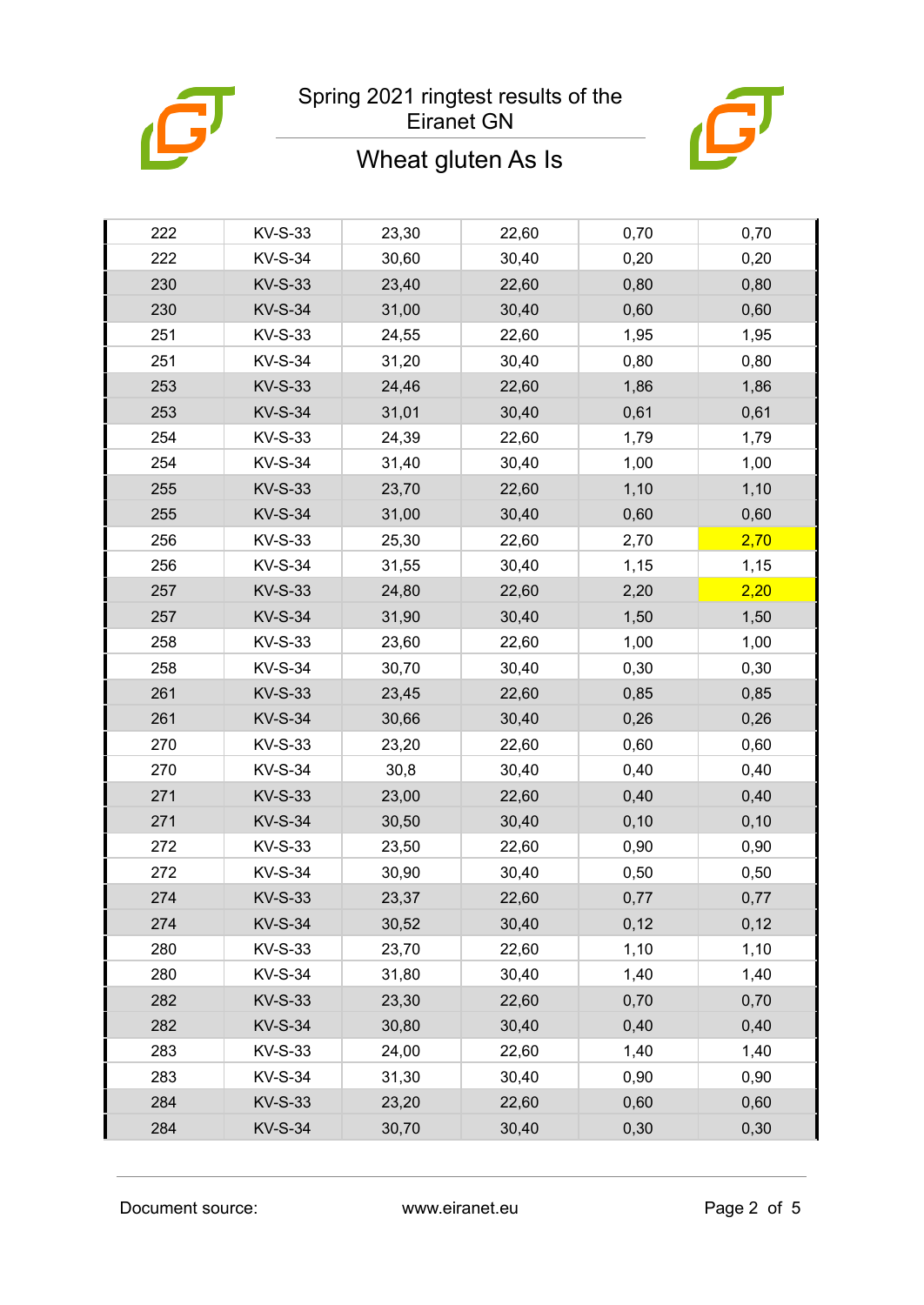

#### Spring 2021 ringtest results of the Eiranet GN



## Wheat gluten As Is

| 290 | <b>KV-S-33</b> | 23,50  | 22,60 | 0,90    | 0,90  |
|-----|----------------|--------|-------|---------|-------|
| 290 | <b>KV-S-34</b> | 30,50  | 30,40 | 0,10    | 0, 10 |
| 291 | <b>KV-S-33</b> | 23,30  | 22,60 | 0,70    | 0,70  |
| 291 | <b>KV-S-34</b> | 30, 10 | 30,40 | $-0,30$ | 0,30  |
| 293 | <b>KV-S-33</b> | 23,20  | 22,60 | 0,60    | 0,60  |
| 293 | <b>KV-S-34</b> | 30,30  | 30,40 | $-0,10$ | 0, 10 |
| 300 | <b>KV-S-33</b> | 23,70  | 22,60 | 1,10    | 1,10  |
| 300 | <b>KV-S-34</b> | 30,90  | 30,40 | 0,50    | 0,50  |
| 310 | <b>KV-S-33</b> | 23,30  | 22,60 | 0,70    | 0,70  |
| 310 | <b>KV-S-34</b> | 31,00  | 30,40 | 0,60    | 0,60  |
| 322 | <b>KV-S-33</b> | 24,80  | 22,60 | 2,20    | 2,20  |
| 322 | <b>KV-S-34</b> | 30,90  | 30,40 | 0,50    | 0,50  |
| 330 | <b>KV-S-33</b> | 23,50  | 22,60 | 0,90    | 0,90  |
| 330 | <b>KV-S-34</b> | 30,80  | 30,40 | 0,40    | 0,40  |
| 331 | <b>KV-S-33</b> | 23,40  | 22,60 | 0,80    | 0,80  |
| 331 | <b>KV-S-34</b> | 30,80  | 30,40 | 0,40    | 0,40  |
| 340 | <b>KV-S-33</b> | 22,83  | 22,60 | 0,23    | 0,23  |
| 340 | <b>KV-S-34</b> | 30,84  | 30,40 | 0,44    | 0,44  |
| 350 | <b>KV-S-33</b> | 23,10  | 22,60 | 0,50    | 0,50  |
| 350 | <b>KV-S-34</b> | 31,60  | 30,40 | 1,20    | 1,20  |
| 380 | <b>KV-S-33</b> | 25,27  | 22,60 | 2,67    | 2,67  |
| 380 | <b>KV-S-34</b> | 32,26  | 30,40 | 1,86    | 1,86  |
| 382 | <b>KV-S-33</b> | 23,80  | 22,60 | 1,20    | 1,20  |
| 382 | <b>KV-S-34</b> | 30,50  | 30,40 | 0,10    | 0, 10 |
| 390 | KV-S-33        | 21,52  | 22,60 | $-1,08$ | 1,08  |
| 390 | <b>KV-S-34</b> | 28,7   | 30,40 | $-1,70$ | 1,70  |
| 400 | <b>KV-S-33</b> | 24,50  | 22,60 | 1,90    | 1,90  |
| 400 | <b>KV-S-34</b> | 31,10  | 30,40 | 0,70    | 0,70  |
| 430 | <b>KV-S-33</b> | 23,61  | 22,60 | 1,01    | 1,01  |
| 430 | <b>KV-S-34</b> | 30,73  | 30,40 | 0,33    | 0,33  |
| 440 | <b>KV-S-33</b> | 23,20  | 22,60 | 0,60    | 0,60  |
| 440 | <b>KV-S-34</b> | 31,10  | 30,40 | 0,70    | 0,70  |
| 450 | KV-S-33        | 23,89  | 22,60 | 1,29    | 1,29  |
| 450 | <b>KV-S-34</b> | 30,96  | 30,40 | 0,56    | 0,56  |
| 480 | <b>KV-S-33</b> | 24,10  | 22,60 | 1,50    | 1,50  |
| 480 | <b>KV-S-34</b> | 30,80  | 30,40 | 0,40    | 0,40  |
|     |                |        |       |         |       |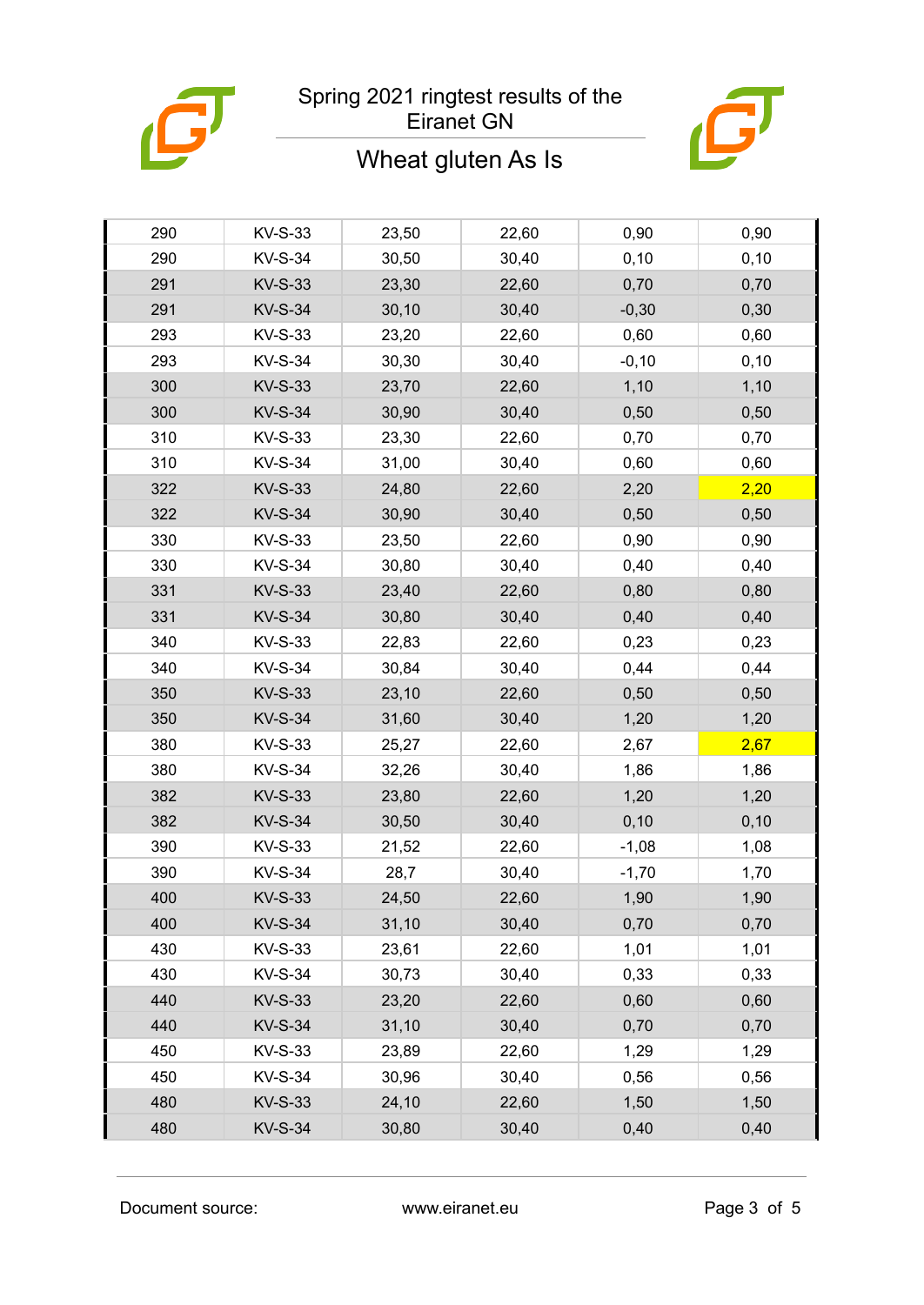

#### Spring 2021 ringtest results of the Eiranet GN



## Wheat gluten As Is

| 481 | <b>KV-S-33</b> | 23,8  | 22,60 | 1,20     | 1,20  |
|-----|----------------|-------|-------|----------|-------|
| 481 | <b>KV-S-34</b> | 30,5  | 30,40 | 0,10     | 0, 10 |
| 482 | <b>KV-S-33</b> | 23,80 | 22,60 | 1,20     | 1,20  |
| 482 | <b>KV-S-34</b> | 30,30 | 30,40 | $-0, 10$ | 0, 10 |
| 483 | KV-S-33        | 23,7  | 22,60 | 1,10     | 1,10  |
| 483 | <b>KV-S-34</b> | 31,6  | 30,40 | 1,20     | 1,20  |
| 490 | <b>KV-S-33</b> | 23,70 | 22,60 | 1,10     | 1,10  |
| 490 | <b>KV-S-34</b> | 30,10 | 30,40 | $-0,30$  | 0,30  |
| 491 | <b>KV-S-33</b> | 30,50 | 22,60 | 7,90     | 7,90  |
| 491 | <b>KV-S-34</b> | 37,50 | 30,40 | 7,10     | 7,10  |
| 492 | <b>KV-S-33</b> | 23,10 | 22,60 | 0,50     | 0,50  |
| 492 | <b>KV-S-34</b> | 30,50 | 30,40 | 0,10     | 0, 10 |
| 494 | KV-S-33        | 23,6  | 22,60 | 1,00     | 1,00  |
| 494 | <b>KV-S-34</b> | 23,6  | 22,60 | 1,00     | 1,00  |
| 495 | <b>KV-S-33</b> | 23,60 | 22,60 | 1,00     | 1,00  |
| 495 | <b>KV-S-34</b> | 30,60 | 30,40 | 0,20     | 0,20  |
| 500 | <b>KV-S-33</b> | 23,3  | 22,60 | 0,70     | 0,70  |
| 500 | <b>KV-S-34</b> | 31,1  | 30,40 | 0,70     | 0,70  |
| 503 | <b>KV-S-33</b> | 23,50 | 22,60 | 0,90     | 0,90  |
| 503 | <b>KV-S-34</b> | 30,60 | 30,40 | 0,20     | 0,20  |
| 504 | <b>KV-S-33</b> | 23,8  | 22,60 | 1,20     | 1,20  |
| 504 | <b>KV-S-34</b> | 30,4  | 30,40 | 0,00     | 0,00  |
| 530 | <b>KV-S-33</b> | 23,59 | 22,60 | 0,99     | 0,99  |
| 530 | <b>KV-S-34</b> | 30,64 | 30,40 | 0,24     | 0,24  |
| 550 | KV-S-33        | 24,24 | 22,60 | 1,64     | 1,64  |
| 550 | <b>KV-S-34</b> | 31,11 | 30,40 | 0,71     | 0,71  |
| 551 | <b>KV-S-33</b> | 24,92 | 22,60 | 2,32     | 2,32  |
| 551 | <b>KV-S-34</b> | 31,85 | 30,40 | 1,45     | 1,45  |
| 560 | <b>KV-S-33</b> | 24,95 | 22,60 | 2,35     | 2,35  |
| 560 | <b>KV-S-34</b> | 31,11 | 30,40 | 0,71     | 0,71  |
| 650 | <b>KV-S-33</b> | 23,00 | 22,60 | 0,40     | 0,40  |
| 650 | <b>KV-S-34</b> | 29,97 | 30,40 | $-0,43$  | 0,43  |
| 660 | KV-S-33        | 23,85 | 22,60 | 1,25     | 1,25  |
| 660 | <b>KV-S-34</b> | 30,92 | 30,40 | 0,52     | 0,52  |
| 665 | <b>KV-S-33</b> | 22,70 | 22,60 | 0, 10    | 0, 10 |
| 665 | <b>KV-S-34</b> | 29,90 | 30,40 | $-0,50$  | 0,50  |
|     |                |       |       |          |       |